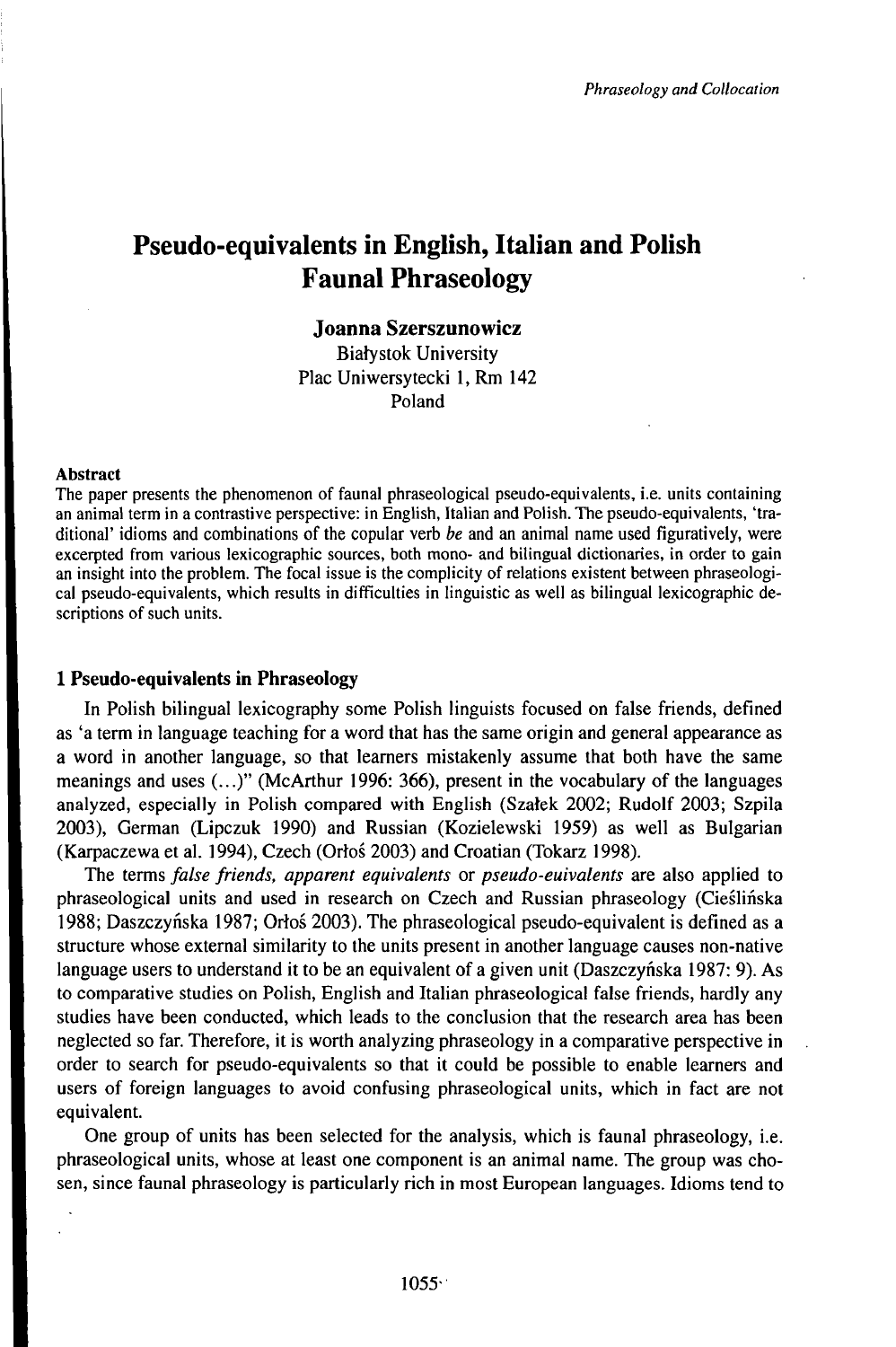reflect the observations of particular species made by language users of each ethnic area. The occurrence of animal terms in phraseology is closely connected with the eco-significance of a given animal in a particular culture (Fernando 1996: 93). Moreover, numerous idioms are of international character, especially those of biblical or mythical origins. Therefore, the question arises whether faunal pseudo-equivalent units exist in the languages compared or not, if yes, what relations are between them.

### **2 Research Method**

Faunal idioms have been excerpted from various lexicographic works, i.e. dictionaries of Polish, English and Italian, dictionaries of Polish, English and Italian idioms, bilingual dictionaries of the languages as well as bilingual dictionaries of idioms. Then their meanings have been analyzed in order to find those units, which might potentially function as false friends. The constructions composed of the verb *to be* and a faunal term, which is an animal name, are included in the corpora excerpted for the needs of the analysis, since numerous lexicographic works register such word combinations as idioms (Lapucci 1990; Gulland, Hinds-Howell 1994; Quartu 2000).

### **3 Analysis**

The phraseological units, likely to function as pseudo-equivalents, are of various characters, since their potential deceptiveness, analyzed in the contrastive perspective, can be discussed in different perspectives, since numerous criteria may be taken into consideration. Therefore, false friends can be classified in certain groups, presented below, which constitute a typology of faunal phraseological units, whose apparent similarity may result in misusing them by non-natives due to the mother tongue interference.

## *3.1 Idioms whose components and structure are identical in L1, L2 and/or L3, but the meanings* are different in either language

Certain idioms, whose components and structure are identical in the languages compared, differ significantly or completely in meaning. For instance, the idiom *Balaam's ass,* included both in Polish and Italian lexicographic works, has different meanings in either of the languages compared, i.e. in Polish *oślica Balaama,* used depreciatively, means "a thoughtless, unintelligent woman", or "a shy, non-talkative man who spoke or protested suddenly" USJPI1333, 179, while in Italian the idiom *'asina di Balaam* L48 is used ironically and means: "an animal which does not want to walk", "a speaking, prodigious animal". It is worth adding that the English dictionaries of idioms consulted do not contain the phrase, yet, it is included as a subentry in *Brewer's Dictionary ofPhrase and Fable* revised by A. Room (2002: 86).

Numerous idioms belonging to the group are those realizing the pattern 'be  $+$  a faunal term', which is observed especially ifItalian and Polish are compared, e.g. lit. "be a lizard", respectively: *essere una lucertola* "love basking in the sun" DeM1409, *być jaszczurką* USJPI1275 "be a malicious woman". It is worth stressing that the linguistic image of the world is reflected in the language (Anusiewicz 1988; Grzegorczykowa 1999), for instance in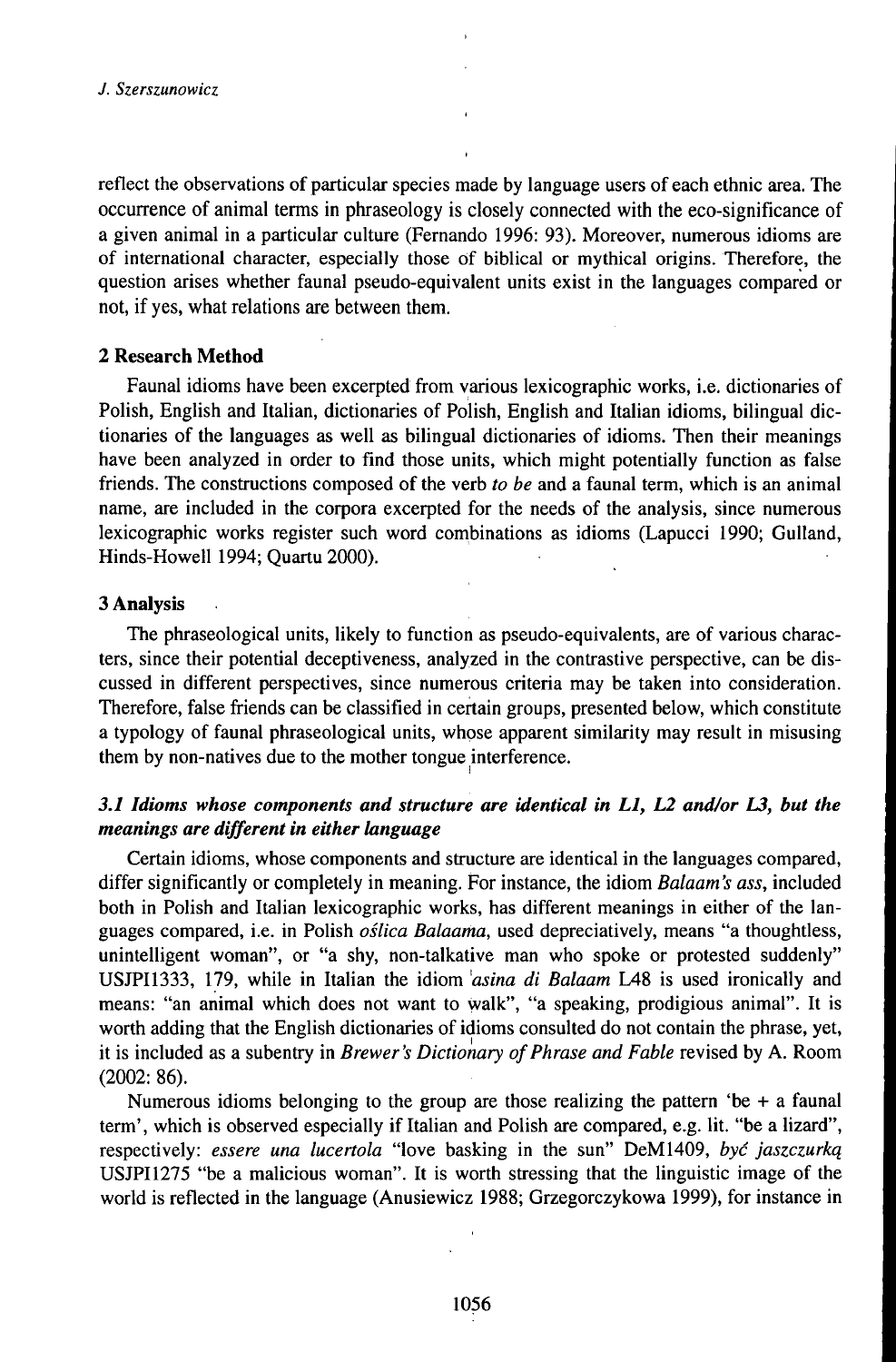the conventional metaphors, many of which are animal names (Tokarski 1999: 74-76). The way the nation perceives a given species is reflected in the language (Nowakowska 1991; Nesie 1995). Elements of axiology are also present in the figurative applications of faunal lexis in the above constructions, i.e. the lizard is evaluated negatively in the Polish culture, which is reflected in the language, while in Italian the name carries no negative connotations. In a contrastive perspective differences are observed if units, for instance faunal lexicalized comparisons (Wysoczański 2005: 126197) or other phraseologisms are compared.

It should be emphasized that it is the difference in meaning that functions as the dominant factor in classifying the unit as belonging to the above group, yet, a set of differentiating elements of minor importance ought to be included in the analysis in order to give a detailed description of the idioms. For instance, a complex relation, observed in a bilingual perspective, exists among the Italian phraseologism *essere un (vecchio) gallinaccioD088i* (lit."be an (old) turkey"), used regionally "be a very sly person", the phraseologism existent in the American variety of the English language, i.e. *be a turkey* W378, whose meaning is the opposite of the Italian one, i.e. "a stupid man", used mostly in slang, and the standard English item *be a turkey-cock* ST71, meaning "be a huffy person".

# *3.2 Idioms whose components and structures are identical L1, L2 and/or L3, but are composed offewer/more components in L1, L2 and/or L3 and have a different meaning in each Umguage*

The group is composed of units, which have different meanings, while having identical structures and components. What distinguishes them from those idioms presented in the first group is the fact that in one language the idiom contains more components. To illustrate this relation the following pair of idioms has been selected: English *buy a pig in a poke* and Italian *comprare un porco,* lit. "buy a pig". While the former idioms means "buy something unsatisfactory, bought unseen by a buyer" P59, the meaning of the latter is "leave quietly, without saying goodbye, take a French leave" L203, moreover, the Italian idiom can be described as archaic (Lapucci 1990:203).

### *3.3 Idioms whose components are simihr in L1, L2 and/or L3, but structures and meanings* are *different* in *either language*

This group is composed of units, which, as a result of the similarity of components, may be considered to be equivalent, despite differences occurring in their structures. For instance, the English idiom *send somebody with aflea in one's ear,* i.e. "to snub or rebuke a person" P75, due to the composition of its components, bears certain resemblance to the Italian idiom *mettere lapulce nell'orecchio,* lit. "put a flea in somebody's ear", i.e. "make somebody doubt or suspect something" Q430.

### *3.4 Idioms whose components are simüar in LI, L2 and/or L3 and whose structures are identical and meanings differ in either Umguage*

The Italian idiom *dire l'orazione della bertuccia* D0293, lit. "make the Barbary ape's speech", i.e. "swear under one's breath", realizes the same pattern as the English fossilized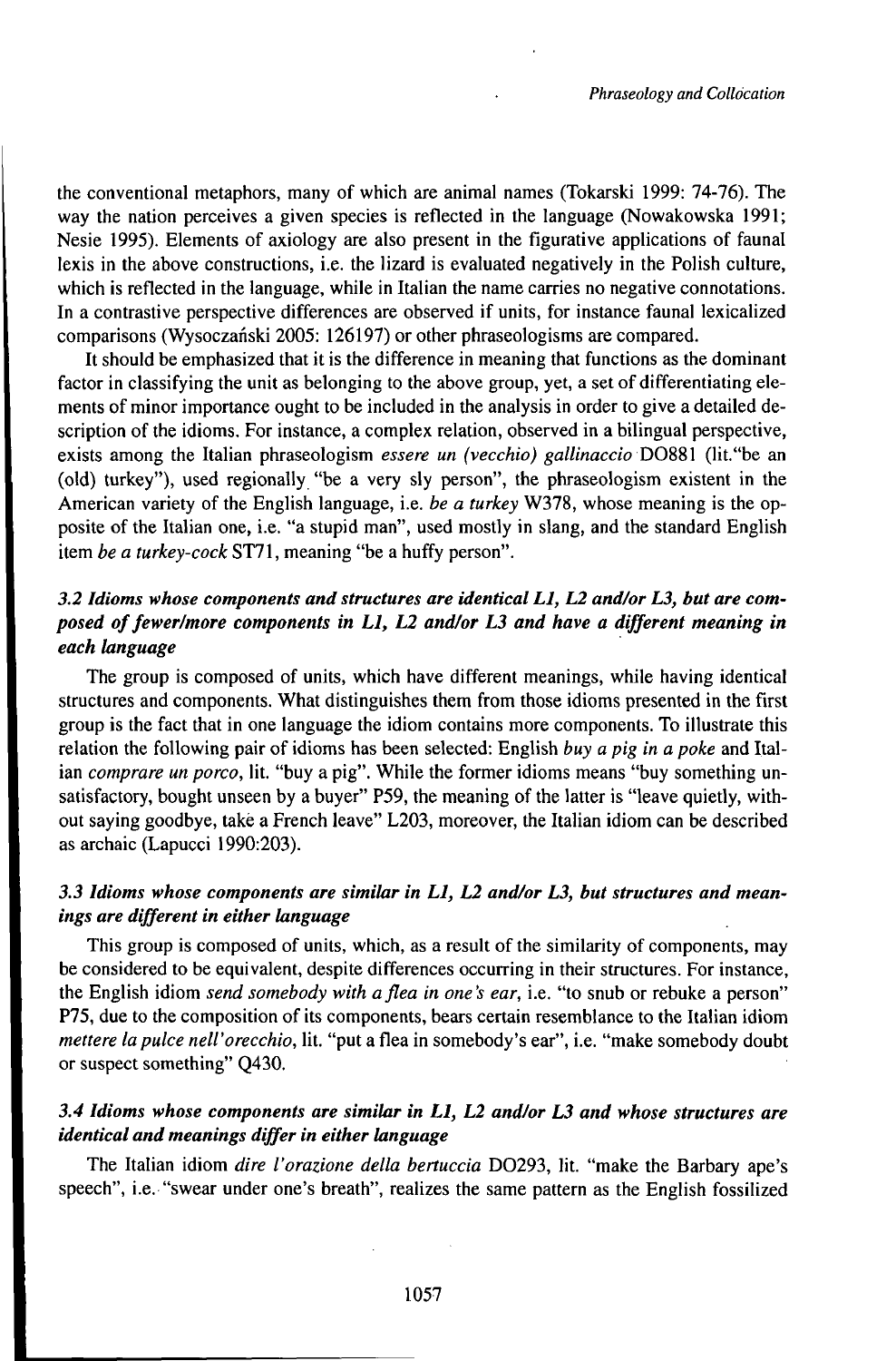expression *say an ape's paternoster* B16, yet, its meaning can be expressed as "chatter one's teeth from cold". The relation of similarity between the components of the above mentioned idioms, i.e. *l'orazione: an ape's paternoster* and *betruccia: ape,* can lead to the misus age of the idioms by non-natives, respectively the English learning Italian and vice versa.

# i *3.5 Idioms whose components are simiiar in LI, L2 and/or L3 are identical, but which are polysemous in L1, monosemous in L2 and/orL3*

The Italian idiom, composed of the copular verb *to be* and a faunal term, *essere un montone,* lit. "be a ram", has two meaning in Italian, i.e. "be a stupid man", "be a man who is very active sexually" DeM1575. In Polish and English the equivalents of the Italian units are monosemous, respectively the unit *być baranem* means "be a stupid, limited, especially dependent man" USJPI195, while the English phrase *be a ram* is used solely in the following meaning: "be a man of great sexual activity" W265. Therefore, such word combinations are particularly likely to be confused, since in both languages the animal terms are used figuratively.

### *3.6 Idioms whose components and structures are identical L1, L2 and/or L3, but which differ in their stylistic markedness* '

In the material analyzed certain idioms, whose meanings are identical in each of the languages compared, yet, the units differ in stylistic markedness, which results in them being false equivalents. For instance, both in Italian and in English lexicographic sources contain faunal idioms meaning "completely bald". The Italian idiom *pelato come il culo della scimmia,* lit. "be as bald as the monkey's ass", described as vulgar, has an English equivalent of non-vulgar character, i.e. *as bald as a coot.* Moreover, there is also a slight difference in the meanings of the Italian and English idioms, respectively: "be bald, have very little hair with the scalp completely bald" L325, "be completely bald" ODEI17. As to meaning, the idioms bear a great resemblance, however, their stylistic markedness, different in either example, is the decisive factor taken into consideration in classifying them as false friends.

### *3.7 Idioms whose components and structures are identical L1, L2 and/or L3, but which differ in meaning and register*

Another group, which can be singled out, is composed of phraseological units, whose structure is very similar, but which differ both in terms of meaning and register. Both in Polish and Italian the animal term *seal* is used figuratively in the combination 'be + a faunal term'. While in the Italian language the unit *essere unafoca,* lit. "be a seal", i.e. "be a fat, awkward and slow person", used in the informal variety, registered in the dictionary of standard language (DeM953), in Polish *byćfoką* or *byćfoczką,* lit. "be a seal", "be a young seal", i.e. "be an attractive girl", belongs to the youth jargon and is registered only in the dictionary of substandard language. Moreover, the Polish phraseologism być foką can be used in the meaning "play cards badly" SPLPII468, but the usage is rare.

The difficulty in classifying a given unit asbelonging to one of the groups singled out for the purpose of the analysis results from co-occurrence of a variety of factors differentiating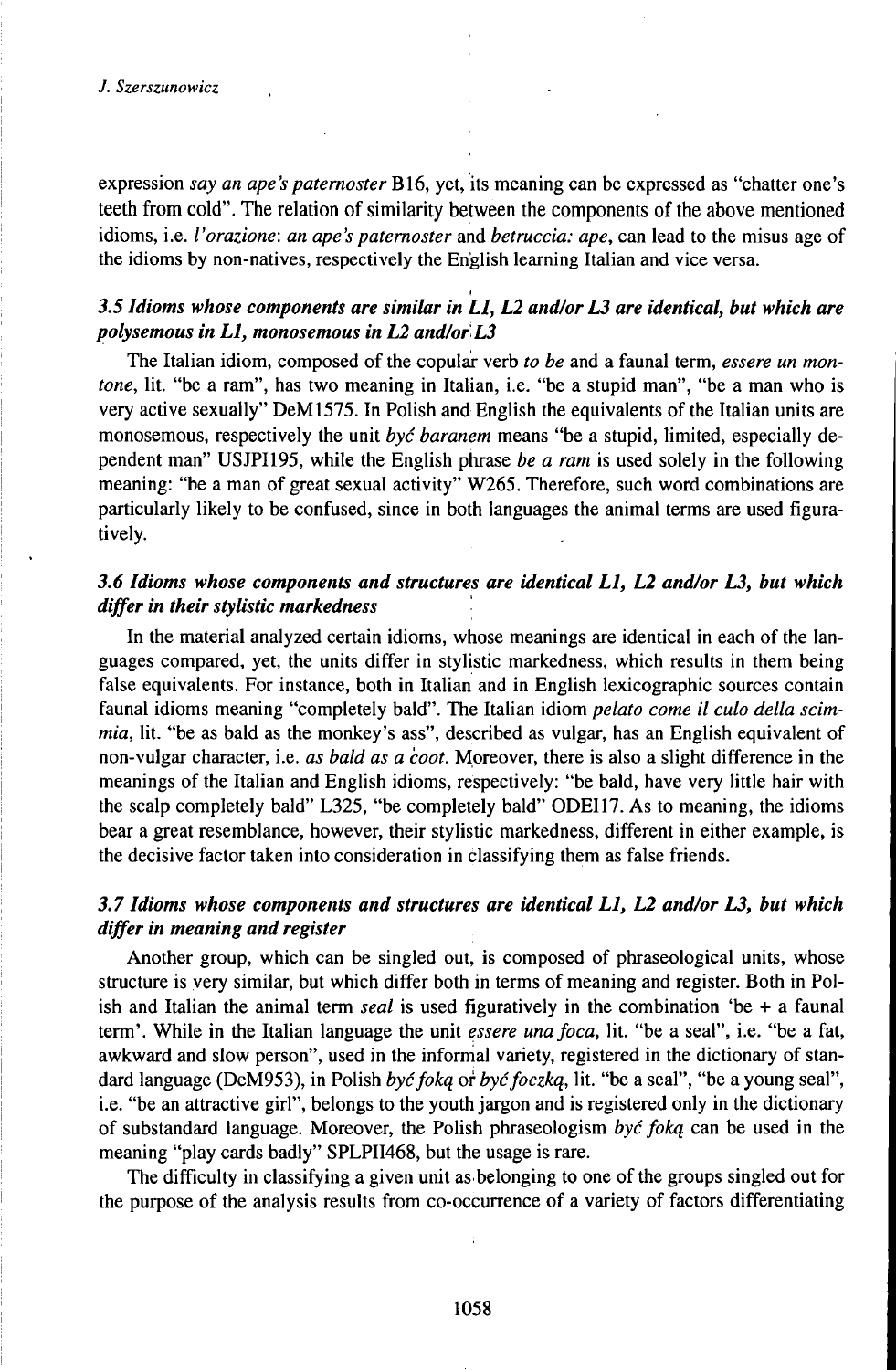pseudo-equivalents of the idioms compared. Therefore, within the classes pseudo-equivalents can be further divided into subgroups, so that the relations between units could be presented in details.

 $\mathcal{L}^{\mathcal{L}}(\mathbf{X})$  and  $\mathcal{L}^{\mathcal{L}}(\mathbf{X})$  and

#### 4 Conclusions

First of all, it should be stressed that the phenomenon of pseudo-equivalents in phraseology should by no means be neglected in contrastive research, since the findings of such studies are of great importance for lexicography and teaching foreign languages. The dictionary entries should include information of false friends. Moreover, lexicographic works devoted to the problem of apparently equivalent phraseological units containing faunal components, accompanied by exercises, would greatly facilitate the process of teaching foreign languages, increasing the linguistic awareness and developing learners' metaphorical competence.

In conclusion, it should be emphasized that the relations between pseudo-equivalents are of different character, so the simplification of the phenomenon should be avoided, since the issue ought to be analyzed as multi-aspectual. Therefore, it is more proper to discuss faunal pseudo-equivalents in terms of typology, not classification. So far the dominant elements in the studies have been the meaning and the structure of two apparently equivalent more units, while other factors, such as stylistic, register, frequency of usage etc have not been analyzed sufficiently and such factors also need to be taken into consideration in the analysis of the linguistic phenomenon.

#### References

A. Dictionaries

- Bańko, M. (2000), *Inny słownik języka polskiego.* (First edition.) Vol. II, Warszawa, Wydawnictwo Naukowe PWN. (ISJPII)
- Borkowski, P. (1991), *Angielsko-polski słownik idiomów i zwrotów. An English-Polish Dictionary of Idioms and Phrases.* (First edition.), Poznań, Wydawnictwo Naukowe UAM. (B)
- Cowie, A. P. et al. (1994), *Oxford Dictionary of English Idioms*. (First edition 1993, second edition 1994.) Oxford, Oxford University Press. (ODEI)
- De Mauro, T. (2000), *II dizionario della lingua italiana.* (First edition.) Milano, Paravia Bruno Mondadori Editori. (DeM)
- Devoto, G., Oli, G. C. (2000), *Il dizionario della lingua italiana*. (First edition.) Firenze, Le Monnier. (DO)
- Dubisz, S. (ed.) (2003), *Uniwersalny słownik języka polskiego*. (First edition.) Vol. I, II, III, IV, Warszawa, Wydawnictwo Naukowe PWN. (USJPI, II, III, IV)
- Gobetti, D. (1999), *Dictionary of Italian Slang and Colloquial Expressions.* (First edition.)New York, Barron's. (DIS)
- Gulland, D. M., Hinds-Howell, D. G. (1994), *The Penguin Dictionary of English Idioms*. (First edition 1986, second edition 1994.) London, Penguin Books. (P)
- Karpaczewa, M. et aI. (1994), *Pułapki leksykalne. Słownik aproksymatów polsko-bułgarskich.* (First edition.) Katowice, Śląsk.
- Konieczna, J. (1998), *Słowniczek tematyczny angielsko-polski. Prawie wszystko o zwierzętach, jarzynach i kolorach.* (First edition.)Warszawa, Wiedza Powszechna. (ST)
- KozieIewski, J. (1959), *Słownik wyrazówopodobnym brzmieniu a odmiennym znaczeniu wjęzykupolskim i rosyjskim.* (First edition.) Warszawa, Wiedza Powszechna.
- Lapuzzi, C. (1990), *Dizionario dei modi di dire della lingua italiana.* (First edition.) Milano, Garzanti Editore. (L)